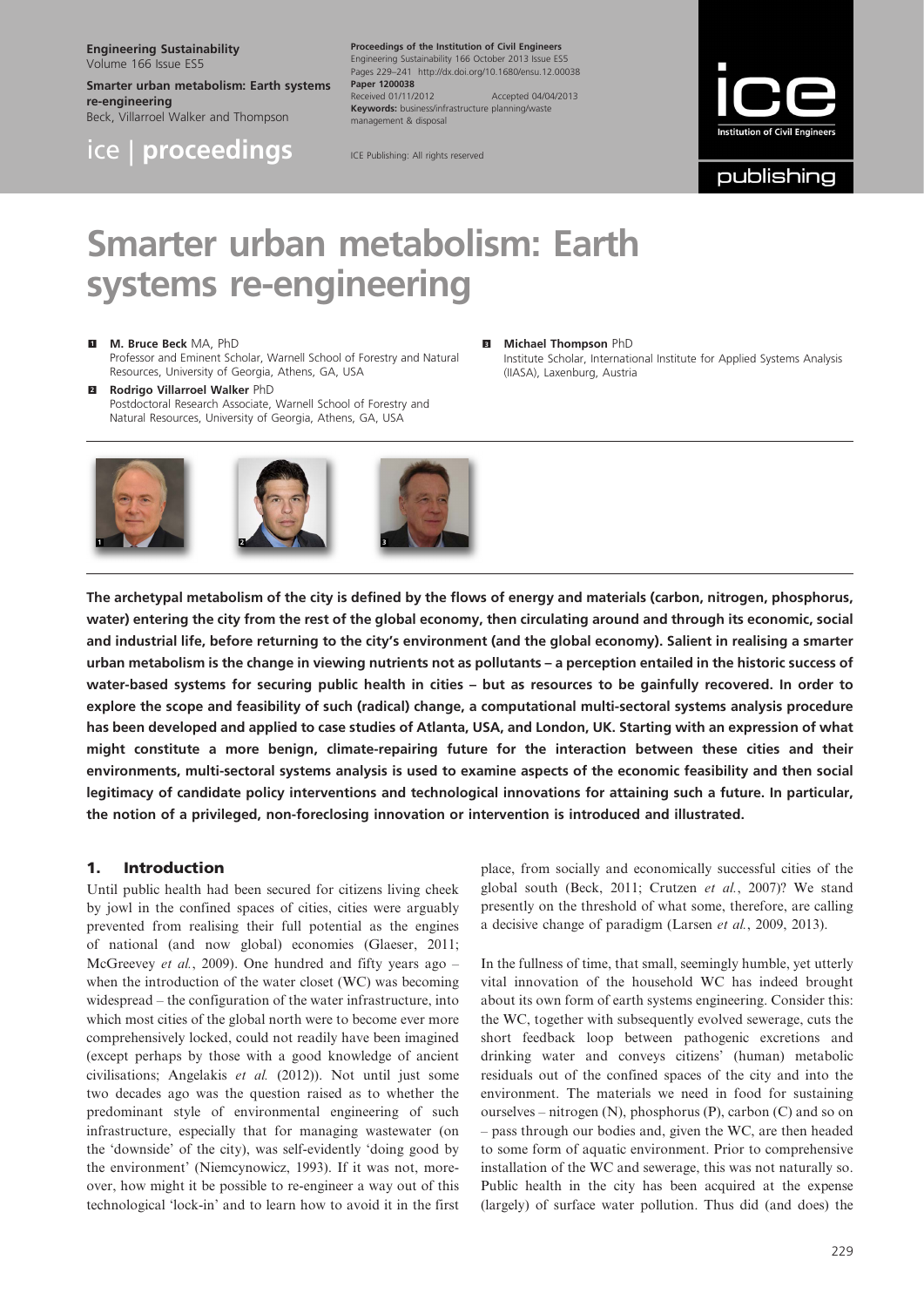environmental engineering of the city's wastewater infrastructure progress through eras driven successively by the need to control pathogenic pollution, gross organic pollution, nutrient pollution and toxic pollution – all in respect of water bodies. Had the Reverend Moule's earth closet (EC), or some kind of vacuum closet (VC) (Geels, 2006), instead gained supremacy ahead of the WC popularised by Mr Crapper, might none of these eras of water pollution control ever have been entered into.

From another perspective, given the extraordinary success of the Haber–Bosch process for manufacturing fertilisers based on nitrogen (Erisman and Larsen, 2013; Erisman et al., 2008), the WC and sewerage – in the absence of their effective coupling with wastewater treatment – have participated in fuelling coastal eutrophication on a global scale (Beck, 2011; Grote et al., 2005). Artificial fertiliser is applied to the land, to produce foodstuffs in North America, for example. These products are shipped around the globe, to become imports into, say, Asian countries and their cities. There, once consumed, and in the absence of wastewater treatment – installation of which component of infrastructure tends to lag some 20 years behind the introduction of infrastructure for potable water supply on the 'upside' of cities (McGreevey et al., 2009) – all the residuals of the nutritious nitrogen and phosphorus materials end up (untreated) in coastal seas and oceans, with distorting consequences for the structures of marine ecologies and their associated fisheries (Jackson et al., 2001). Moreover, given the current staggering successes of membrane technologies, hence the burgeoning of desalination facilities around the world (Frenkel and Lee, 2011), there is every prospect of yet more earth systems engineering being wrought – and with complex, unfolding, unravelling social consequences. For desalination amplifies the capacity for supplying potable water to people in coastal cities. In principle, this greater access to water should sustain greater populations of citizens in such cities, all of whom may thereby be placing themselves increasingly at risk from the threats of sea-level rise (Beck, 2011).

There are many reasons, therefore, to judge that we stand on the threshold of constructive, pivotal change: change that might best propagate from beginnings in the human environment (local and very personal scale), through infrastructure and the built environment (city-wide scale), hence eventually to better stewardship of the natural (and global-scale) environmental component of coupled human-built–natural systems. This would be change, therefore, of proportions entirely consistent with the scale and scope of earth systems engineering, conceptually defined by Allenby (2000) as

[T]he study and practice of engineering human technology systems, and related elements of natural systems, in such a way as to provide the required functionality while facilitating the active management of the dynamics of strongly coupled fundamental natural systems.

We have been doing [this] for a long time, albeit unintentionally. The issue is whether we will assume the ethical responsibility to do [Earth Systems Engineering] rationally and responsibly.

The global consequences of the mass introduction of the highly local device of the WC during the nineteenth and twentieth centuries exemplifies such 'unintentional' earth systems engineering. It would be encouraging to think that the like introduction of membrane technologies in the twentieth and twenty-first centuries would have more of the reflexive qualities of the earth systems engineering Allenby is today urging upon us.

The change advocated in this paper is that towards what is labelled as 'smart urban metabolism'. It entails essentially a change in mindset: from viewing the carbon, nitrogen, phosphorus and other materials entrained into the water metabolism of the city (as a result of the WC) as pollutants to be rid of, at a cost, to their being viewed as resources to be recovered – with profit (Beck et al., 2012). Changes of personal dietary and sanitation habits, the introduction of novel household plumbing devices (urine separating toilets (USTs)) and the local recovery of nutrients (nitrogen and phosphorus) in neighbourhoods, districts and cities, can all have global ramifications: for the thereby substituted carbon-energy footprints of first-manufacture nitrogen-based fertilisers (through the Haber–Bosch process) and first-extraction phosphorusbased fertilisers, and like footprints of their subsequent (global) transport from sites of manufacture and extraction far distant from the given city.

Section 2 presents a working definition of smartness about urban metabolism and discusses its role in earth systems reengineering. Here, re-engineering emphasises now the selfaware aspects of earth systems engineering, as opposed to their previously unintentional nature (as Allenby (2000) has put it). In many ways, introduction of the UST might come to epitomise such contemporary re-engineering, when set notably in the context of the pervasive infrastructure that has followed from the popularisation of the WC in the mid-nineteenth century. Considerations of what constitutes environmental benignity in the behaviour of the city are uppermost in Section 2. The multi-sectoral approach to exploring how such smart urban metabolism might be acquired is the subject of Section 3. Section 4 addresses matters of foresight: which, among the many possible technological innovations and policy interventions, might be key to liberating the sparks of economic feasibility that motivate the changes advocated? Specifically, the potential of several candidate innovations for sparking multi-sectoral change within the city-watershed systems of Atlanta, USA, and London, UK, is examined. Some of the interventions bear the prospect of being more socially disruptive (and others less so). And when the foresight of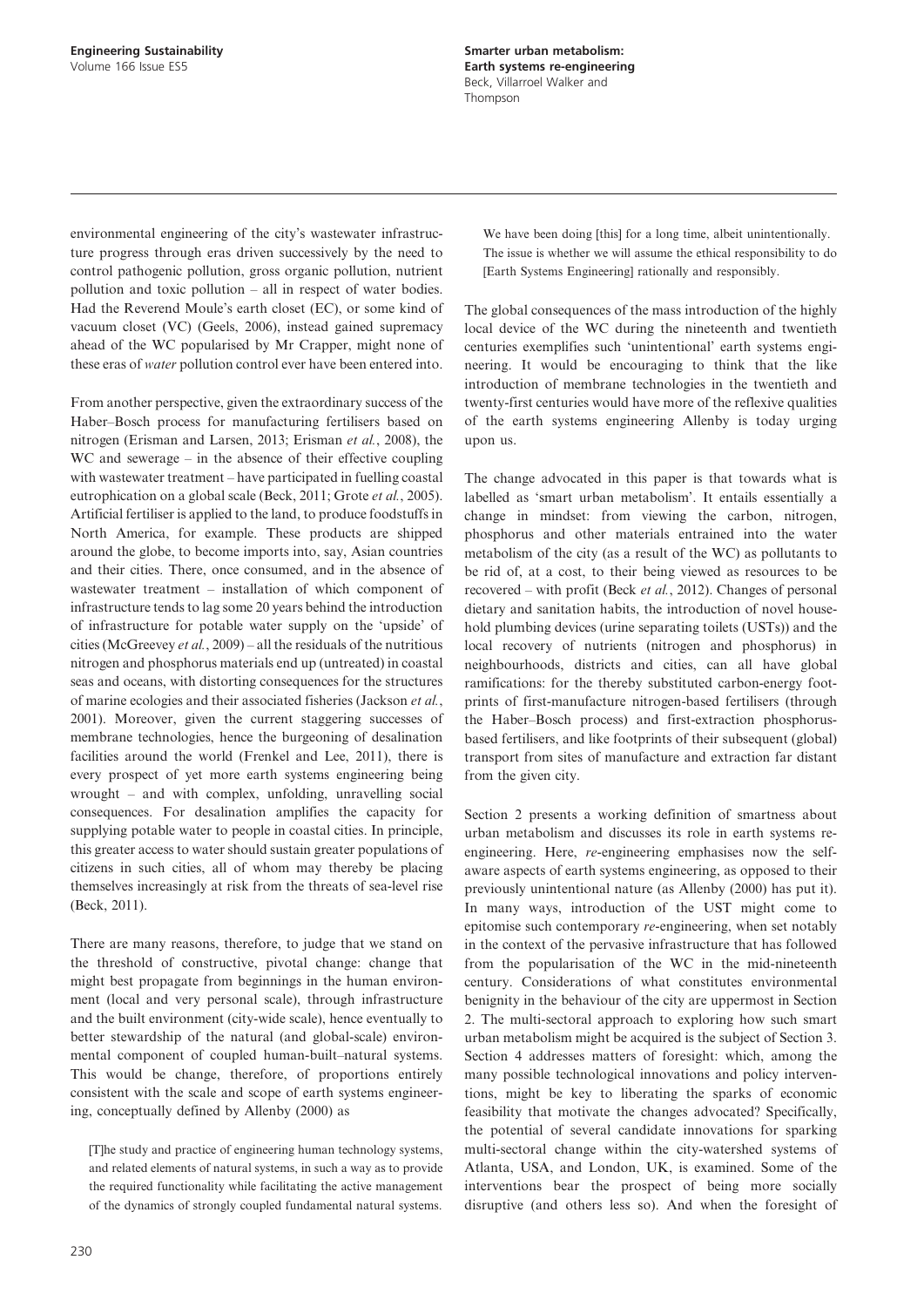'who pays' and 'who gains' is set out for all in the community of stakeholders to contemplate, the social legitimacy accorded to any one immediately actionable intervention becomes paramount. These facets of the human–social dimension of smarter urban metabolism, then, will occupy the discussion of Section 5.

Overall, the authors' purpose is to circle around the challenge of achieving smarter urban metabolism (within the context of earth systems re-engineering) from the perspectives of environmental benignity, then economic feasibility, and finally social legitimacy – in other words, from an account of sustainability according to the triple bottom line (TBL) (Elkington, 1998). The central threads of the paper's argument are those of technological innovation and the multi-sectoral model, which will be introduced in Section 3.

## 2. Smarter urban metabolism: cities as forces for environmental good and climate repair

Cities are nodes of concentrated, intensively manipulated and deeply intertwined global flows of resources. Understanding the city's metabolism, hence its re-design, re-engineering and less unsustainable stewardship, may be approached from a variety of perspectives – in fact, from as many perspectives as there are industrial–economic sectors and species of materials– energy participating therein.

The authors' background, it hardly needs saying, is that of urban water infrastructure. And it is commonplace today to read and hear of a 'global water crisis' – evidence indeed of the success of two decades of effort to push the subject of water towards the top of the global political agenda. Yet such talk tends to limit thinking about the city's water infrastructure to matters of water supply, water recovery and water re-use (Beck and Villarroel Walker, 2011). It accords inadequate, if not scant, recognition to the role and place of wastewater in that infrastructure – or rather the 'waste' in the water (Beck, 2011; Beck et al., 2011).

Others, approaching the big picture from different disciplinary backgrounds, do their like bit for their focal interests. None of us is entirely above trying to grab the headlines of scientific and public attention, hence to champion the cause of our discipline. For some, the twenty-first century will be a 'nitrogen economy' (Erisman and Larsen, 2013; Erisman et al., 2008). For others it will be the century in which 'peak phosphorus' (Cordell, 2013; Elser and Bennett, 2011), or 'peak food' (Brown, 2011), will render 'peak oil' a mere bump in the global economic superhighway. Telling here, of course, is the fact that these calls for greater attention to the otherwise under-appreciated global nitrogen and phosphorus cycles resort to drawing parallels with the (self-evidently) much better appreciated energy sector and its companion global carbon cycle.

The change advocated, from nutrients being treated as pollutants to their being viewed as beneficial resources, seems 'smart' enough in itself alone. Yet given now an altered apprehension of the city's metabolism – as not being solely (in the authors' case) that of water fluxes, but that of the multiple carbon, nitrogen, phosphorus, energy, water and other material fluxes – a further change of outlook becomes necessary: from policy and engineering analysis of the water sector alone, to that of *integrated* analysis of the water *and* nutrient and energy sectors (Villarroel Walker and Beck, 2012; Villarroel Walker et al., 2012). This too will be smartness in the urban metabolism. It is an outlook entirely in line with the emerging global agenda item of the 'water–food–energy– climate nexus' (Hoff, 2011), itself the subject of a book from the World Economic Forum (WEF) (WEF, 2011). Yet even there (in the WEF book), one sector, one material, is given precedence: the multi-sectoral nexus is subordinated to the book's primary title of 'water security' (WEF, 2011). And perhaps this is quite appropriate. For water, it may be argued, is primus inter pares, if for no other reason than that it is the only material–energy flux onto, into, across and through the city whose behaviour (in significant part) is 'stochastic', with a frequency spectrum not confined solely to the predominantly 24 h–7 d frequencies of the complementary, more predictable, hence 'deterministic', socio-economic life of the city. Fast, transient precipitation events and droughts occupy frequencies outside the (anthropocentric) 24–7 bandwidth, where use of the word 'frequencies' has to do with the predominant sinusoidal oscillations of which a time-varying signal (or component of a system's dynamic behaviour) is composed, not the frequency with which any event is deemed to recur.

This distinctive feature of the city's water metabolism notwithstanding, the point is this. Adopting a singularly focused mono-sectoral approach to understanding and engineering re-design for a smarter urban metabolism will not be adequate. Put rather more dramatically, a singular focus on attaining low-carbon infrastructure in the UK could inadvertently imply technological changes – and earth systems reengineering – requiring massively more imports of lithium (within just 5–10 years into the future) than current total UK imports thereof (Purnell et al., 2012). The scenarios for such Cfocused developments likewise imply massive relative flows into the country of rare-earth elements, which might simply not be available, for a host of geological and geo-political reasons (Purnell et al., 2012).

Put colourfully, we are all familiar with 'growing green'. Now there is considerable interest in 'growing blue' (Auguste, 2012), as in water-sensitive economic development (and as also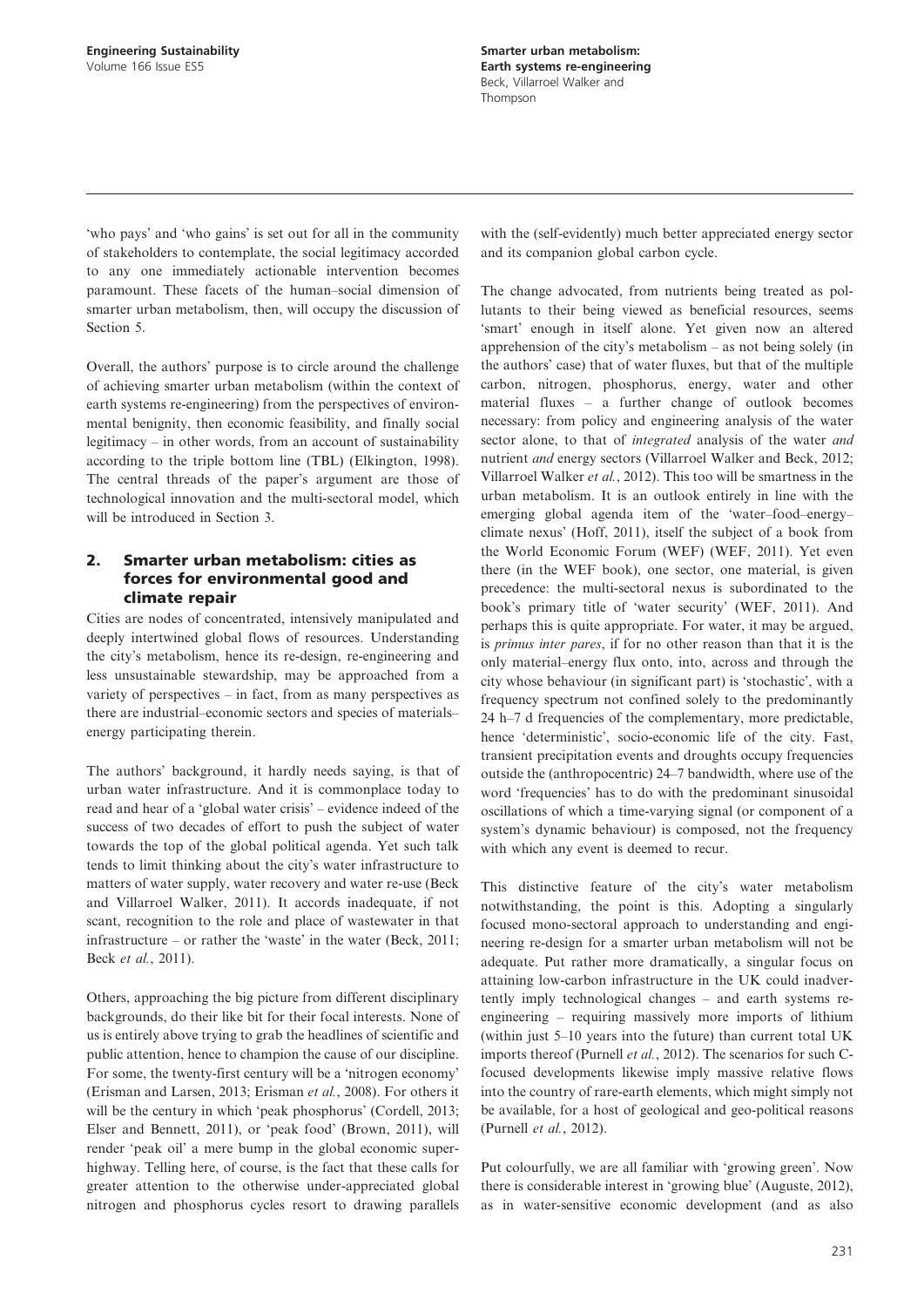originating in the WEF). Others, no doubt, could argue in favour of growing yellow (for nitrogen; Erisman et al. (2008)) or growing red (for phosphorus; Elser and Bennett (2011)) and so on. Herein, however, the argument is for 'growing rainbow', albeit with water – or carbon, or energy (arguably) – treated as primus inter pares, that is, as the most expedient short-cut to achieving rainbow-growth.

By smarter urban metabolism, therefore, smart is intended primarily in the sense of not labouring under the poorly informed limitations of a mono-sectoral perspective. Smarter will also be a function of thinking and analysis that effectively embrace material–energy fluxes operating over possibly vastly different spatial scales: literally from the intensely personal and local, for example, dietary choices, to the global, as in the extraction of fertiliser ore in one country and its transport and application to the land in another. Addressing such cross-scale interactions is indeed one of the hallmarks of earth systems engineering (Walsh et al., 2012). Just as smart, if less selfevident, will be thinking and analysis spanning very different scales in time: both strategically (i.e. consistent with sustainable development over the decades) and very rapidly, over a matter of hours and minutes. Again the work of Walsh et al. (2012) is exemplary, in respect of their integrated assessment of the strategic urban impacts of long-term climate change on short-term transient extreme events, such as storms and heat waves. This might be termed 'full spectrum' thinking and analysis. Smart, understood as highly informed, highly intelligent, quasi-real-time control of urban metabolism, is not intended in this paper.

In short, the word integration comes to mind as a synonym for smartness (or resilience, or sustainability, for that matter). Integration is to be achieved over multiple sectors, multiple spatial scales (in particular), and over the multiple, constituent frequencies of which any system's unsteady-state dynamic behaviour is composed. Many indeed are the contemporary calls for adopting more integrated, better joined-up approaches to re-engineering cities in the light of climate change and the quest for greater sustainability (Allenby, 2012; Beck and Villarroel Walker, 2011; Fink, 2012; Hall et al., 2012).

Last, it is observed that subsumed under this working definition of smarter urban metabolism are three related, complementary, amplifying notions, as follows.

(a) Eco-effectiveness: progressive re-design of technological systems (especially within the city) according to the principle of 'waste equals food' (McDonough and Braungart, 2002; Villarroel Walker et al., 2012), which implies less linearity (once-through) and more circularity of urban resource flows, that is, recycling (if not

'upcycling', wherein the quality of the resource flow improves the more times it is recycled).

- (b) Cities as forces for good in the environment: reengineering of the city's infrastructure such that the city not only restores lost ecosystem services, but also becomes a net generator of them, both within the landscape of the city and in its surrounding environment (Beck et al., 2010; Beck, 2011).
- (c) Cities as 'geo-engineering building blocks' or perhaps better put – cities as 'forces for climate repair' (Fink, 2012), so that they are not only resource-recovering but also greenhouse gas (GHG)-emission-suppressing, even GHG-absorbing (as in the production of algae, hence biofuels, from wastewater and waste gaseous emissions from power stations).

# 3. Multi-sectoral systems analysis

This approach of MSA is integrated in the sense that it covers multiple economic/infrastructure sectors (and multiple material–energy flows) and stands, therefore, in contrast to the majority of previous materials flow analyses (MFAs) (Antikainen, 2007; Lang et al., 2006; Schmid Neset et al., 2008). Its spatial scale is essentially solely that of the cityregion (or watershed), ergo not remarkably integrated along that dimension. Likewise, among the spectrum of seconds, minutes, hours, days, weeks, months, years, decades and so on, MSA is somewhat singularly confined to year-to-year changes, hence far from a reflection of full-spectrum analysis (which has been addressed elsewhere and with a different, complementary modelling framework; Beck et al. (2010)).

Details of the content and application of MSA can be found elsewhere (Villarroel Walker and Beck, 2012; Villarroel Walker et al., 2012). In outline, the basis of the MSA is the set of MFAs, that is, simple mass balances and a simple procedure of accountancy for the flows of materials among a set of unit processes (or sub-systems) under steady-state conditions, indicative of annual average properties of the system and its many sub-systems. At a macroscopic level, the chosen city– watershed system comprises essentially the five economic/ industrial sectors of water, energy, waste-handling, food and forestry. This set of five sectors interacts with other relevant systems through imports and exports of materials, as well as with the air, water and land environments (or atmosphere, hydrosphere and lithosphere, respectively). Typically, one supposes the city is engaged in emitting pollutants to these three environments. In the case of GHG emissions, these will accordingly be accounted for as specific fluxes of carbon and nitrogen compound species. In addition, the five sectors subsume, to some extent, the transport sector, as in the import and use of vehicle fuels, and the construction sector, where wood products are used for construction (as is significantly the case for Atlanta).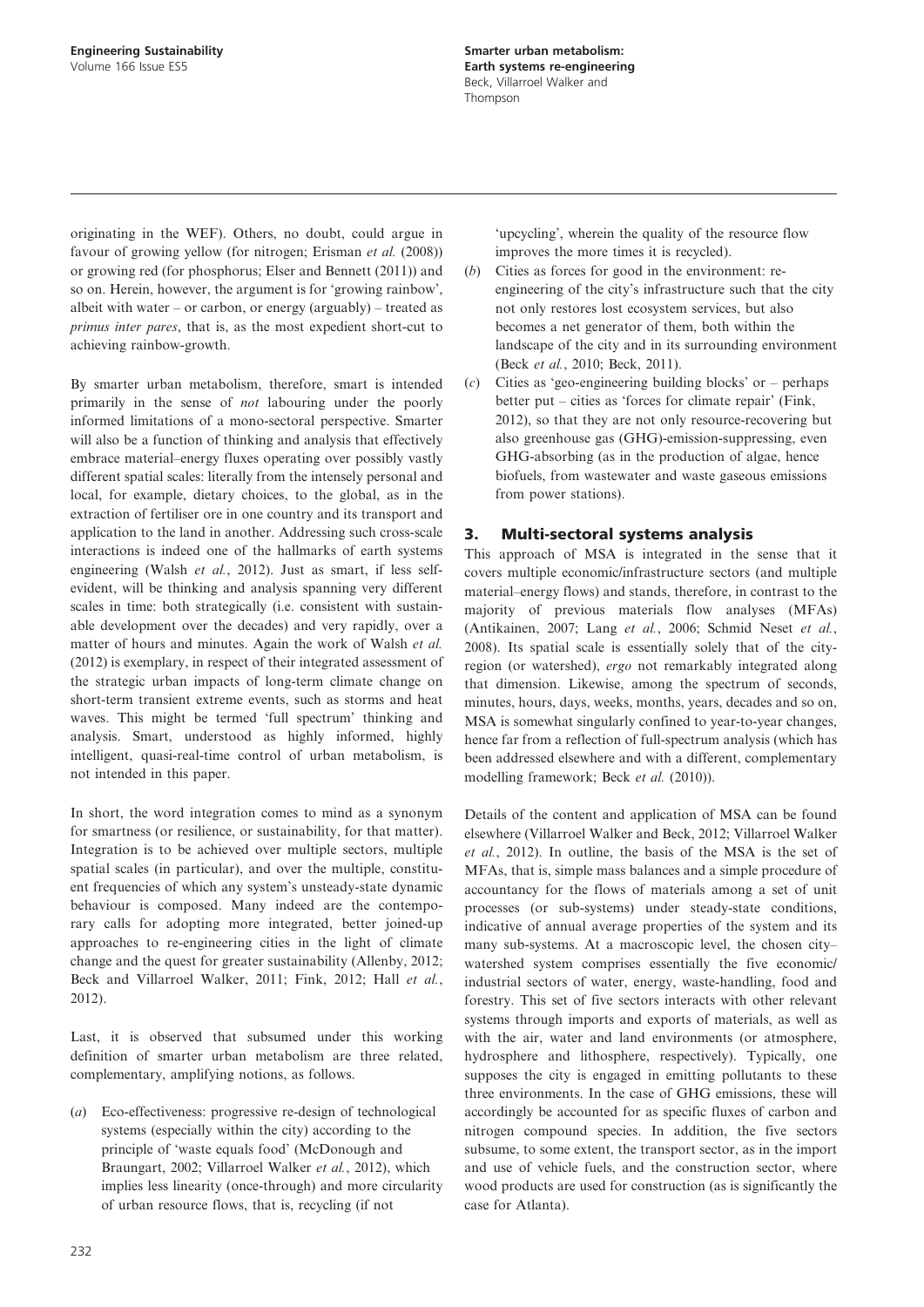This model (the MFA, or  $M$ ) has five state variables: water, energy, carbon, nitrogen and phosphorus. In other words, each flux between unit processes and sub-systems within the five sectors is characterised by a vector of five elements. Unit processes are typified by technologies such as incineration or (microbial) anaerobic digestion, as well as the transformations effected in a household, such as the preparation and consumption of food. The structure of the MFA model is thus defined by

- (a) the logic of the connectivity of fluxes of material-energy among unit processes and sub-systems
- (b) biochemical transformations in a given unit process, represented (in general) by relatively simple non-linear algebraic expressions (for the kinetics or stoichiometry of reactions).

The parameters  $(\alpha)$  of these input–output transformations across any sub-system, as well as consumption patterns (e.g. diet), physical attributes (e.g. cloud cover) and partition coefficients, are considered to be uncertain, with uniform probability density functions between their specified upper and lower bounds. The application of new policy or the introduction of candidate new technologies – for instance, the production of algae from wastewater (AWW) – amounts to changes in the connectivity and/or material–energy transformations in the structure of the model, as well as changes in its parameterisation.

In order to gauge the metabolism of the city–watershed system as a whole, for better or for worse (in respect of the environment), MSA calculates various numerical criteria, covering resource consumption, generation of beneficial products and the emission of wastes, as formal expressions deriving from the principles of eco-efficiency and eco-effectiveness (Villarroel Walker, 2010; Villarroel Walker et al., 2012). Such criteria allow cross-comparisons to be made between the present status of the system and any future status, with (or without) the various candidate policy and/or technological innovations.

The whole of the MFA model is embedded within a Monte Carlo simulation (MCS) framework. The MCS in turn forms a part of a regionalised sensitivity analysis (RSA) (Hornberger and Spear (1981); see also Osidele and Beck (2003), in more advanced form). The MSA software, therefore, comprises the MFA model and the MCS and RSA procedures. All of the current study's policy assessments and technology screening are thus conducted under uncertainty, which uncertainty may (in the event) be sufficient to render statistically insignificant any differences between present/future status and the presence/ absence of a technological/policy intervention.

MCS is used for the familiar, forward, scenario, 'what if?' types of analyses. The RSA performs a form of inverse, backward or

back-casting analysis: 'what are the promising interventions?', it enquires (as it were), for achieving a given target/behaviour. To illustrate the nature of this analysis, suppose current arrangements of the city–watershed system are such that  $X$  thousand tonnes of carbon are being emitted to the atmosphere, or that overall the system's eco-effectiveness is attaining a value of Y. Under consideration is a future target performance of, say, at least a 30% reduction/improvement in either of these measures, such that (desired) future behaviour is at most  $0.7X$  (or at least 1.3Y). This behaviour is here labelled as  $B$  and its complement, in other words, future performance of more than  $0.7X$  (or less than  $1.3 Y$ ), as not-the-behaviour NB. Suppose now that a set of candidate technology or policy interventions is under consideration, such as UST or AWW (and so on), which are numerically encoded in the parameterisation  $(\alpha)$  of the MFA model. Expressed thus, and under (gross) uncertainty (including that attaching to  $\alpha$ ), the RSA allows identification of those parameters that are key to determining whether  $B$  or  $NB$  is attained, say the subset of parameters  $\alpha_{\text{key}}$ , and those that are redundant to such discrimination. Of special significance is whether any of the candidate technological (or policy) interventions are found to be members of the vector  $\alpha_{\text{kev}}$ .

#### 3.1 Foresight and the triple bottom line

The MSA computations may be considered as a procedure for generating foresight (Beck, 2002, 2005; Beck et al., 2002; Osidele and Beck, 2003). The intent is to circle around the challenge of achieving smarter urban metabolism, something self-evidently having to do with {environmental benignity} within the accountancy of the triple bottom line. In the following, application of the MSA in Section 4 focuses on matters of {economic feasibility}. Section 5, in anticipating future work, will address how MSA might be employed to explore (and in practice support) governance for investing the interventions that are made with greater {social legitimacy}. In some senses, Section 4 is concerned with identifying the economic sparks of possible change, while Section 5 begins to examine what kind of social governance might enable those sparks to be gathered into igniting actual change in practice – perhaps a kind of mass 'buy-in' to the vision of smarter urban metabolism.

Through the RSA procedure, more specifically, the search is for what might be the key technologies enabling the possible realisation of a smarter urban metabolism (in Section 4). In Section 5, the authors conjecture on how to address the social and human dimensions of plural and contested visions for the future – and plural and contested perspectives on what constitutes the science (and economics) underpinning the acquisition of foresight. In doing so, the results of Section 4 are drawn upon to illustrate the potential benefits of being able to identify what is here termed a 'privileged, non-foreclosing' technology or policy intervention.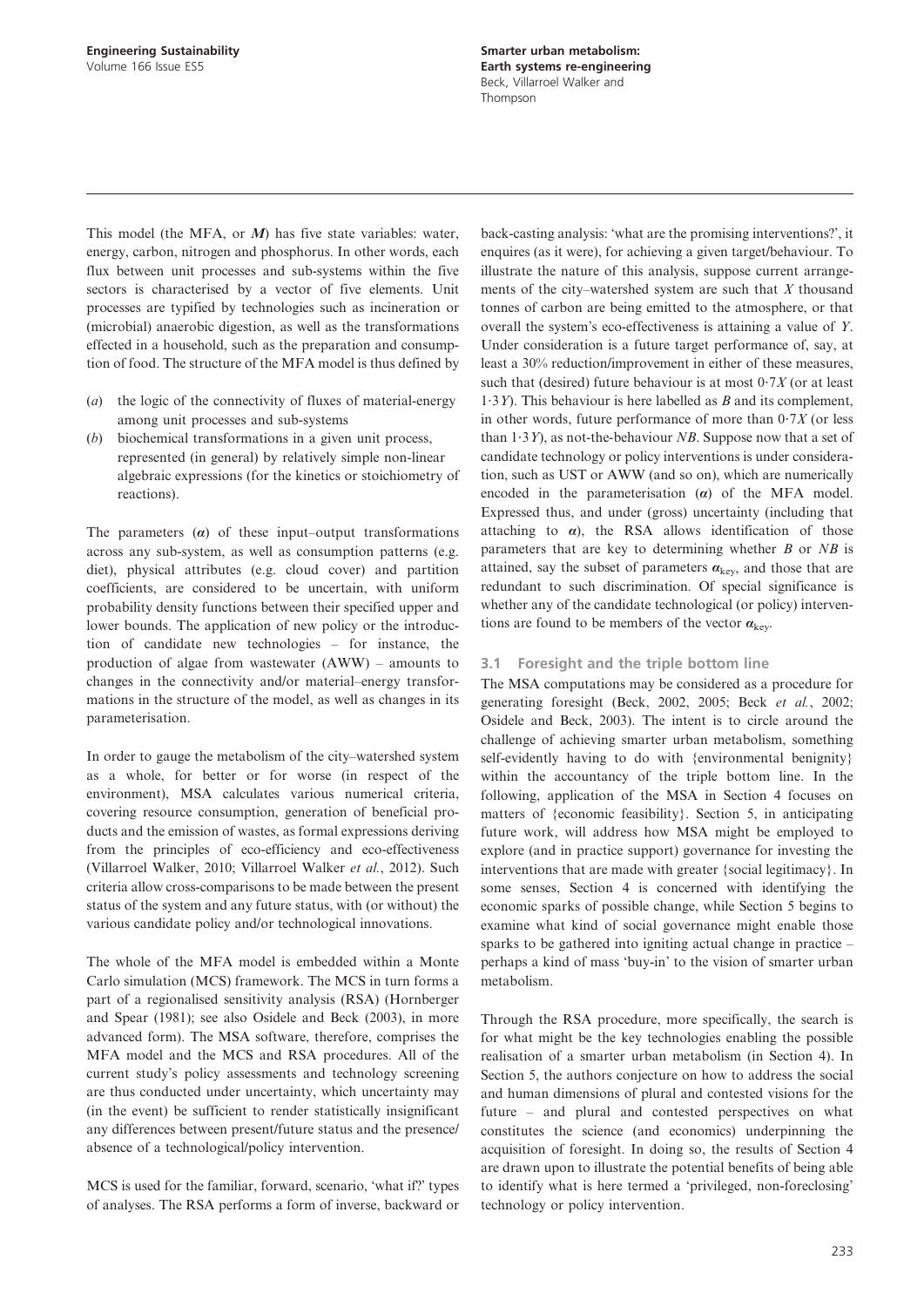# 4. Computational results: key interventions to attain multiple resource-recovering targets

In 2010, about 5.45 million people were living in the Atlanta metropolitan area (AMA), which occupies roughly 22 000 km<sup>2</sup>. The Greater London area (GLA), in comparison, has a population of  $7.8$  million and occupies just  $1570 \text{ km}^2$ . The population of Atlanta has grown by 100% since 1985, London's by 15%. The proportion of land use classified as 'urban' in the GLA has fluctuated between 57% and 62% over the past 25 years, while that of the AMA was projected to increase from 20% in 1987 to 34% in 2010 (Hu, 2004). Food consumption by the two populations is estimated to be  $0.6-0.8$  t per capita each year in the GLA and  $0.8-1.4$  t per capita in the AMA. Densely populated London is served entirely by a conventional, centralised sewerage and wastewater infrastructure, whereas almost 40% of metro Atlanta's population occupies dwellings utilising septic tanks, ergo a decentralised arrangement. Both are locked into the prevailing mind-set of nutrients-as-pollutants.

The present authors' stance, as currently bystanders to any actual debate in either city, is this: what might it take to create value in the nutrients as recoverable resources? How, for instance, should a smarter urban metabolism be achieved, including (in part) some suppression of GHG emissions, through the recovery of biofuels by way of the production of AWW? In short, the future target behaviour definition (B) of the MSA is composed of multiple goals for resource savings and recovery, as follows

- (a) a target percentage reduction in water use, denoted  $y(1)$
- (b) a target percentage increase in the ratio of energy
- generated to energy consumed (in the water sector),  $y(2)$ (c) a target minimum mass of nitrogen-bearing materials
- gainfully recovered,  $y(3)$ (d) a target minimum mass of phosphorus-bearing materials
- likewise gainfully recovered,  $y(4)$ .

More formally and more completely now, the influence is assessed of four promising innovations in the water sector, as candidates for attaining the target behaviours, starting from the *status quo* (and with the eventual prospect of their  $100\%$ penetration of their respective niches), as follows.

- & (T1): USTs (Larsen et al., 2009; Lienert and Larsen, 2007) for the production of struvite (a phosphorus- and nitrogenbased product) and ammonium sulfate (a nitrogen-based product).
- $\Box$  (T2): Consolidation and co-treatment of household organic (food) waste, through its conveyance in the sewerage system (consolidation of organic waste (COW)), which implies the use of food-waste grinders and the mixing of kitchen organic

waste with the usual contents of household sewage, namely laundry and bathroom/toilet fluxes (Malmqvist et al., 2010).

- $\Box$  (T3): Pyrolysis of separated sewage sludge (PSS), by which organic material is decomposed at high temperatures and in the absence of oxygen to produce gas, bioliquids and biochar (Furness et al., 2000).
- & (T4): Algae production in wastewater treatment facilities (AWW) (Srinath and Pillai, 1972; Sturm and Lamer, 2011) for subsequent biofuel extraction, utilising any remaining nutrients in treatment plant effluent flows, for example, in the event AWW is implemented jointly with UST.

Innovations (T1) through (T4) are incorporated into the model  $M$  by way of parameters that are elements of the overall parameter vector  $\alpha$ . While they are all water-sector interventions, interest herein clearly lies in elucidating their implications for the energy and nutrient sectors. Conversely, the application of MSA for addressing the question of how to 're-balance the nitrogen metabolism' of Atlanta, through interventions in multiple sectors, is reported elsewhere (Villarroel Walker and Beck, 2011; Villarroel Walker et al., 2012). Or, more generally, MSA is intended as a means of identifying which of the many constituent fluxes of materials–energy, in which of any of the five sectors (energy, water, food, waste-handling, forestry), might be influential or critical in attaining (future) target levels of smart metabolism or sustainability. Given the fluxes thus singled out for further attention, the search may then be directed towards identifying which technologies or unit processes might be entailed in manipulating these critical fluxes in some desirable manner. Hence the search would continue to locating the existing (or yet-to-be started) companies manufacturing and supplying the applicable existing (or yet-to-be-invented) products and services.

The purpose of this inverse analysis can now be stated succinctly as follows.

- What factors in  $\alpha$ , in particular, those associated with (T1) through (T4), are found to be key in discriminating between whether  $y(1)$ , and/or  $y(2)$ , and/or  $y(3)$ , and/or  $y(4)$  are reachable or not, in other words, what is contained within the subset of parameters  $\alpha_{\text{key}}$ ?
- Given these identified  $\alpha_{\text{key}}$ , which of its elements, if any, are key to the reachability of all  $\{y(1), y(2), y(3), y(4)\}$ ; that is, which factors in the coupled human-built–natural system encapsulated in  $M$  might be key to the potential for *none* of the target futures to be foreclosed upon, in principle?

#### 4.1 Key technologies for smartness

The set of elements of  $\alpha_{\text{kev}}$  found to be critical in some way for either the London or Atlanta case study, or both, are identified and defined in Table 1. It is apparent that they cover not only technological features, but other properties of the interactions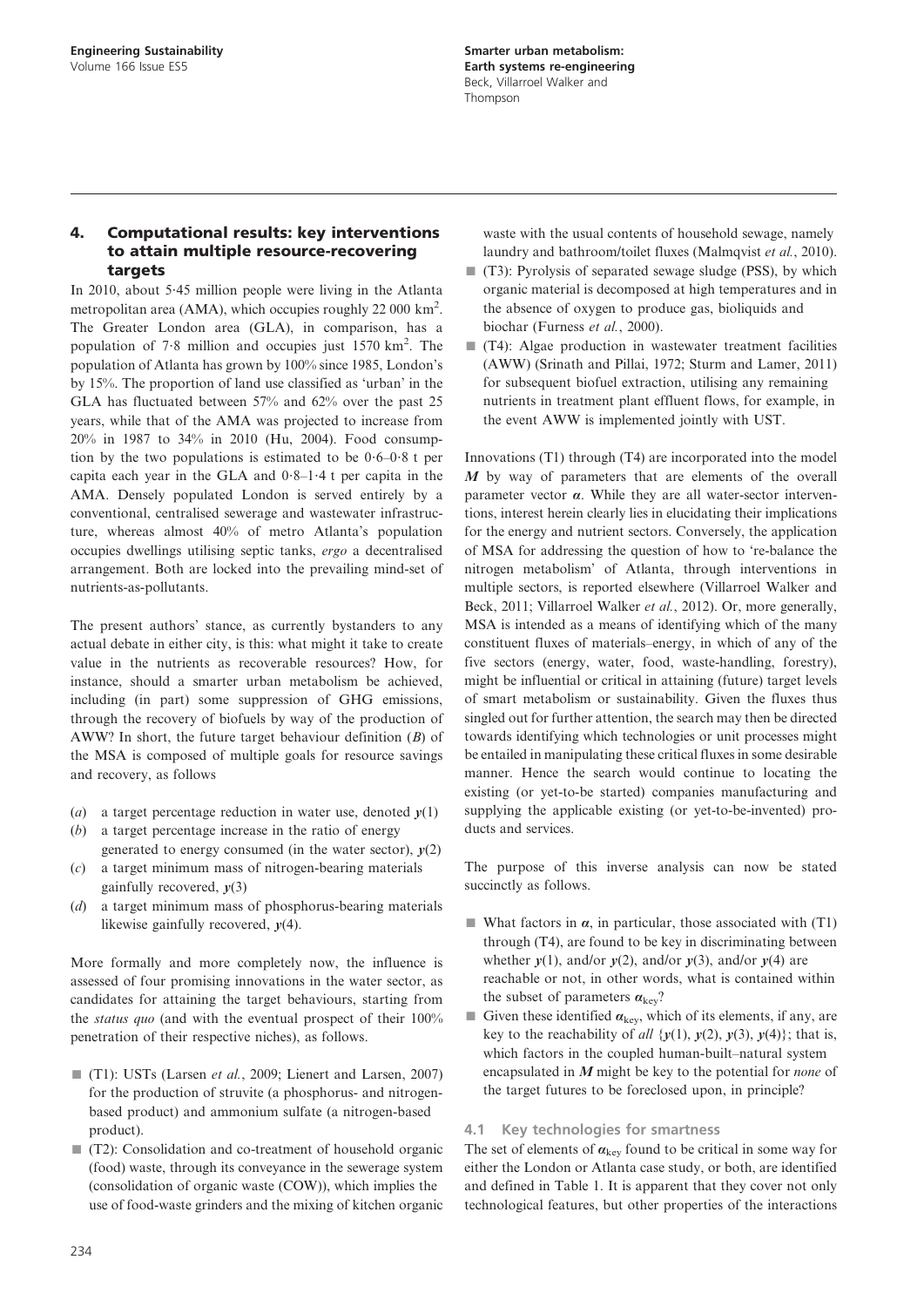between infrastructure and the rest of the environment (such as sewer leakage and infiltration), as well as societal features having to do with diets.

Tables 2 and 3 show how the various elements of  $\alpha_{\text{key}}$  govern the reachability (or not) of the target futures  $\{y(1), y(2), y(3),$  $y(4)$ } for Atlanta and London respectively. In fact, these futures have each been graded into progressively more ambitious target levels of resource savings and recovery, such as, for example, exceeding a 5%, then a 10% and finally a 15% reduction in water use, or recovering at least 500, then 1500, 3000 and finally 5000 t of phosphorus per annum.

Various deductions from these results are possible, of which just five are cited (briefly). First, from both Tables 2 and 3 it may be observed that reaching the targets for nitrogen and phosphorus recovery is found to be sensitive to the dietary choices of the two populations (feature F4 in Table 1). Second, there appears to be no scope for attaining the most aggressive rate of savings in water use (above 15%) in the case of London (in Table 3). Third, while the candidate innovation of algae biofuel production (AWW; feature F7 in Table 1) is identified as key in Atlanta's ambitions for increasing the 'energy independence' of its water sector (in Table 2), this is clearly not so for London (in Table 3). Interactions among the features are complex. In this instance, antagonisms are present among the

| ID              | Description of system's features                            |
|-----------------|-------------------------------------------------------------|
| F1              | Water supply leakage                                        |
| F <sub>2</sub>  | Inflow/infiltration to sewer network                        |
| F3              | Urine separating toilets (UST) <sup>a</sup>                 |
| F4              | Diet and nutrient content in bodily waste                   |
| F5              | Pyrolysis of sewage sludge (PSS) <sup>a</sup>               |
| F <sub>6</sub>  | Wastewater treatment (nutrient removal performance)         |
| F7              | Algae production in wastewater treatment (AWW) <sup>a</sup> |
| F8              | Consolidation of organic waste (COW) <sup>a</sup>           |
| F <sub>9</sub>  | Water use by domestic/residential users                     |
| F10             | Water use by commercial users                               |
| F <sub>11</sub> | Water use for coal-based power generation                   |
| F <sub>12</sub> | Water use for natural-gas-based power generation            |
| F <sub>13</sub> | Direct energy use for water supply                          |
| F14             | Industrial discharges to the sewer network                  |
|                 |                                                             |

<sup>a</sup>Treated as an aggregate of two or more constituent features, such as degree of implementation, separation efficiency, and process operating conditions.

Table 1. Key constituent technologies and features of the multisectoral metabolisms (of both Atlanta and London) for reducing water use, improving the energy ratio and nutrient recovery

degree of centralisation/decentralisation of sewerage and sewage collection, the amounts of nutrients available for recovery through the alternative UST technology and, therefore, the amounts available for supporting algae generation (AWW) when UST-directed nutrient recovery is also in place. Fourth, PSS (feature F5 in Table 1) is promising in respect of both energy and phosphorus recovery, but not at all for nitrogen recovery (Tables 2 and 3). Last, the uncertainties notwithstanding (and as reported elsewhere; Villarroel Walker et al. (2012)), recovery of some 12 000 t of phosphorus per annum is a reasonable expectation in the case of London (by 2050), were PSS to be installed by then at 100% market penetration.

To summarise, it is possible from this kind of analysis to appreciate on which innovations (within  $\alpha_{\text{key}}$ ) the attainability of which target-performance goal(s) (the various  $y$ ) might crucially hinge. Facets of the economic feasibility implied in reaching these goals will now be examined.

## 4.2 Fairness: who pays, who gains

Estimates of the potential financial returns attaching to the reachability of the performance aspirations in Tables 2 and 3 are summarised in Table 4. Before proceeding, however, it is necessary to note the limitations of these estimates. First, they are monetary sums relating to only the operational phase of technologies within the city's infrastructure, not to either what precedes or follows that stage in a project's life cycle. In other words, and most significantly, they do not take into account the costs of capital works required to reconfigure the city's infrastructure in order to implement any of the candidate technologies (T1) through (T4). Second, these estimates are not net present values; they have not been discounted over time. Third, the cost savings associated with water-use reduction are savings accruing, in principle, either to the water utility (in supplying the water) or to the domestic or commercial consumers of the water supplied. Any such savings possibly associated with the operations of those companies using water in generating power are entirely absent from Table 4. It is noted in passing, however, that water use for natural-gas-based power generation (factor F12 in Table 1) has been identified as key to attaining the various target reductions in overall water use in both Atlanta and London (Tables 2 and 3). Last, the estimates of Table 4 take no account of the (presumably beneficial) financial implications of local, within-city nitrogenand phosphorus-based resource recoveries replacing equivalent (imported) masses respectively of their non-local, first-manufacture and first-extraction elsewhere.

A salient feature of Table 4, then, is the ranking of the magnitudes of the monetary values associated with attaining the various resource conservation and recovery targets. The cost savings for water-use reduction (target  $y(1)$ ) are roughly an order of magnitude greater than the financial benefits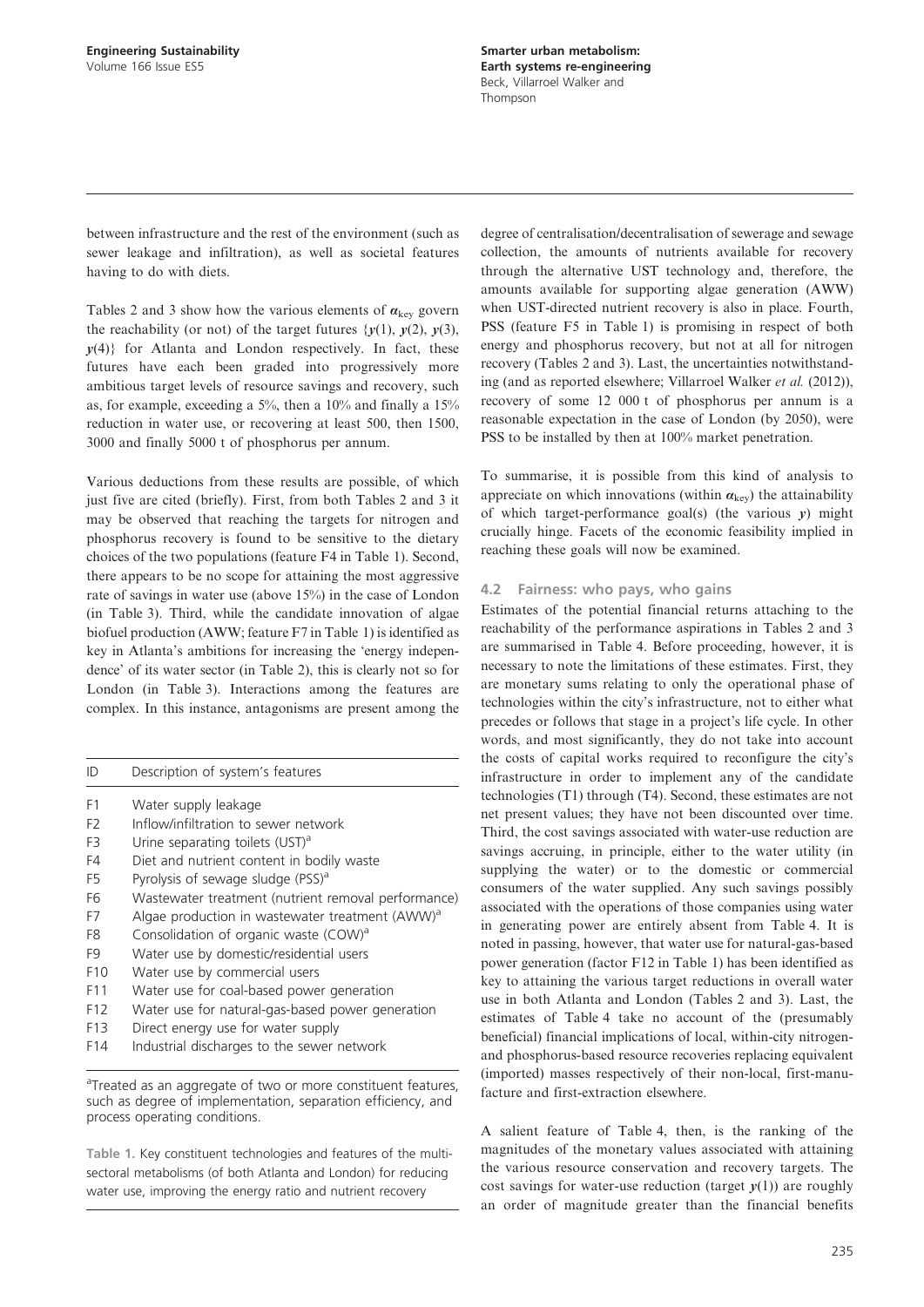| Water use reduction: % |                 |                 | Energy ratio increase: % |                 |                 | Nitrogen        |                | Phosphorus     |                |                |                |                |                |                |
|------------------------|-----------------|-----------------|--------------------------|-----------------|-----------------|-----------------|----------------|----------------|----------------|----------------|----------------|----------------|----------------|----------------|
| 5                      | 10              | 15              | 20                       | 50              | 100             | 150             | 2              | 4              | 8              | 12             | 0.5            | 1·5            | 3·0            | 5.0            |
| F <sub>1</sub>         | F <sub>1</sub>  |                 | F <sub>2</sub>           | F <sub>2</sub>  | F <sub>2</sub>  | F <sub>2</sub>  | F <sub>2</sub> |                | F <sub>2</sub> |                | F <sub>3</sub> | F <sub>3</sub> | F <sub>3</sub> |                |
| F <sub>3</sub>         | F <sub>3</sub>  |                 | F <sub>3</sub>           |                 | F <sub>3</sub>  |                 | F <sub>3</sub> | F <sub>3</sub> | F <sub>3</sub> | F <sub>3</sub> |                | F4             | F4             | F4             |
| F <sub>9</sub>         | F <sub>9</sub>  | F <sub>9</sub>  | F <sub>5</sub>           | F <sub>5</sub>  | F <sub>5</sub>  | F <sub>5</sub>  |                | F4             | F4             | F4             | F <sub>5</sub> | F <sub>5</sub> | F <sub>5</sub> | F <sub>5</sub> |
| F <sub>10</sub>        | F <sub>10</sub> |                 | F <sub>6</sub>           | F <sub>6</sub>  | F <sub>6</sub>  | F <sub>6</sub>  |                |                |                |                |                | F <sub>6</sub> |                |                |
| F <sub>11</sub>        | F11             | F11             | F7                       | F7              | F7              | F7              |                |                |                |                |                |                |                | F7             |
|                        |                 | F <sub>12</sub> | F <sub>13</sub>          | F <sub>13</sub> | F <sub>13</sub> | F <sub>13</sub> |                |                |                |                |                |                | F <sub>8</sub> |                |
|                        |                 |                 |                          | F14             |                 | F14             |                |                |                |                |                |                |                |                |

Nutrient recovery per annum:  $t \times 10^3$ 

Note: see Table 1 for explanation of F1 to F14.

Table 2. Summary of RSA results associated with Atlanta showing key features for achieving a set of suggested targets

attaching to the nutrient recovery targets  $(y(3)$  and  $y(4)$ ), which in turn are approximately another order of magnitude greater than the rewards from energy savings/production (in the water sector)  $(y(2))$ .

It is, of course, one thing to generate foresight regarding estimates of benefits (and costs) on a broadly undifferentiated and societally detached system-wide basis (as in Table 4), covering multiple sectors, utilities and stakeholders, each with their quite different and frequently strongly opposed aspirations. It is quite another to reveal who might bear the future cost and who might reap the future rewards (and by how much) of making the transformation to a smarter urban metabolism. What lies below the headline numbers of Table 4 must be examined in somewhat greater detail.

Thus, it is now assumed that all the benefits of attaining the target savings in water use  $(y(1))$  are those of the consumers of the water, not the utility/enterprise supplying the water. If, therefore, a household of three individuals in London were able to reduce its water consumption by 10%, it would save some US \$24 annually. The same relative percentage saving in Atlanta would be worth about US \$57 each year (on an identical unit cost basis), because of its currently larger per capita consumption of water. But at least millions of individual stakeholders are benefitting and on an equal, fair, basis.

On the downside of the city, there are just three centralised wastewater treatment plants in London where the three performance targets for energy, nitrogen and phosphorus recovery can be beneficially improved. It would seem that all

|                        |                 |    |                          |                 |                 |                 | Nutrient recovery per annum: $t \times 10^3$ |                |                |                |                |                |                |                |
|------------------------|-----------------|----|--------------------------|-----------------|-----------------|-----------------|----------------------------------------------|----------------|----------------|----------------|----------------|----------------|----------------|----------------|
| Water use reduction: % |                 |    | Energy ratio increase: % | Nitrogen        |                 |                 |                                              | Phosphorus     |                |                |                |                |                |                |
| 5                      | 10              | 15 | 20                       | 50              | 100             | 150             | 2                                            | $\overline{4}$ | 8              | 12             | 0.5            | 1·5            | 3.0            | 5.0            |
| F <sub>1</sub>         |                 |    | F <sub>2</sub>           | F <sub>2</sub>  |                 | F <sub>2</sub>  | F <sub>2</sub>                               | F <sub>2</sub> |                | F <sub>2</sub> | F <sub>2</sub> |                | F <sub>2</sub> | F <sub>2</sub> |
| F <sub>3</sub>         | F <sub>3</sub>  |    |                          |                 | F <sub>3</sub>  |                 | F <sub>3</sub>                               | F <sub>3</sub> | F <sub>3</sub> | F <sub>3</sub> | F <sub>3</sub> | F <sub>3</sub> | F <sub>3</sub> |                |
| F <sub>9</sub>         | F <sub>9</sub>  |    | F <sub>5</sub>           | F <sub>5</sub>  | F <sub>5</sub>  | F <sub>5</sub>  |                                              | F4             | F4             | F4             |                |                | F4             |                |
| F <sub>12</sub>        | F <sub>12</sub> |    | F <sub>6</sub>           | F <sub>6</sub>  | F <sub>6</sub>  | F <sub>6</sub>  | F <sub>5</sub>                               |                |                |                | F <sub>5</sub> | F <sub>5</sub> | F <sub>5</sub> | F <sub>5</sub> |
|                        |                 |    | F <sub>8</sub>           | F <sub>8</sub>  | F <sub>8</sub>  | F <sub>8</sub>  |                                              |                |                | F <sub>6</sub> |                |                | F <sub>6</sub> |                |
|                        |                 |    |                          | F <sub>9</sub>  |                 |                 |                                              |                |                |                | F7             |                |                |                |
|                        |                 |    | F <sub>13</sub>          | F <sub>13</sub> | F <sub>13</sub> | F <sub>13</sub> |                                              |                |                |                |                |                |                | F <sub>8</sub> |

Note: see Table 1 for explanation of F1 to F14.

Table 3. Summary of RSA results associated with London showing key features for achieving a set of suggested targets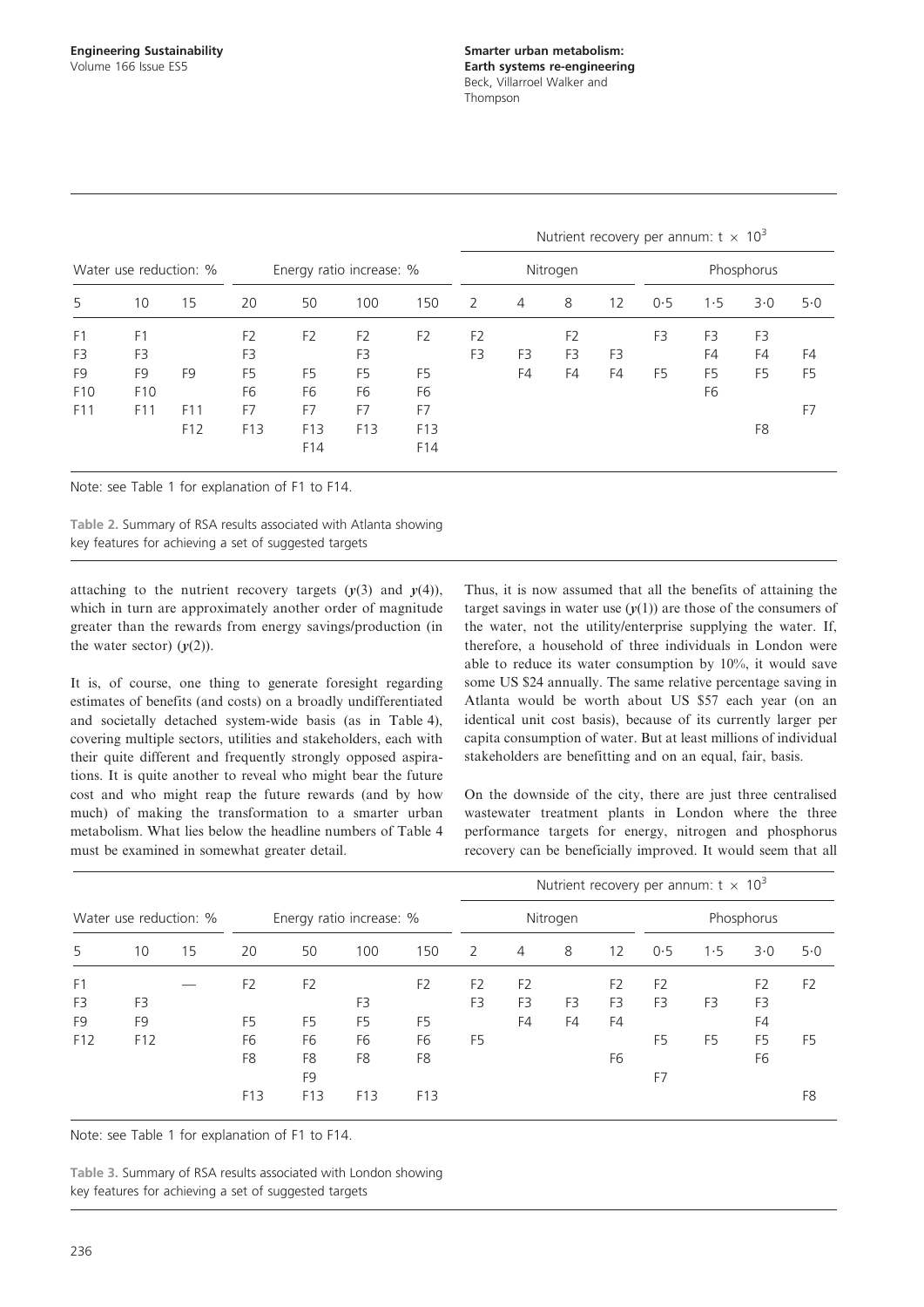|                                                    |                 |     |            |                    |                    |            | Nutrient recovery per annum: $t \times 10^3$ |     |                |                           |             |     |      |      |
|----------------------------------------------------|-----------------|-----|------------|--------------------|--------------------|------------|----------------------------------------------|-----|----------------|---------------------------|-------------|-----|------|------|
| Energy ratio increase: %<br>Water use reduction: % |                 |     |            |                    |                    | Nitrogen   |                                              |     |                | Phosphorus                |             |     |      |      |
| 5                                                  | 10 <sup>2</sup> | 15  | 20         | 50                 | 100                | 150        | 2                                            | 4   | 8 <sup>8</sup> | 12                        | 0.5         | 1.5 | 3.0  | 5.0  |
| 50<br>32                                           | 101<br>64       | 151 | 0.4<br>1·7 | $1 \cdot 1$<br>7.9 | $2 \cdot 1$<br>5.8 | 3.2<br>8.7 | 2.5                                          | 5.0 |                | $10 \cdot 1$ $15 \cdot 1$ | $1 \cdot 7$ | 5.2 | 10.3 | 17.2 |

Values considered the following information: US farm prices per ton for urea fertiliser (46% N) and super phosphate (46% PO<sub>4</sub>) are about US \$526 and \$633 respectively (data from USDA); electricity price for industrial users is 6?8 cents per kWh (data from EIA); average US residential water cost of \$1 per cubic metre (averaged data from www.circleofblue.org), assuming an industrial water rate is 30% less than the public supply water rate; energy benefits estimated as average total savings in the electricity bill.

Table 4. Potential annual economic benefits of each performance aspiration in millions of US dollars. Figures in the second row are for London, when these differ from those of Atlanta – the water and energy targets are relative (percentage) changes, hence a function of differing initial (base-case) conditions for the two metropolitan areas

the resulting profits and benefits should rightfully accrue to the water/wastewater utility/operator.

Spun this way – of who saves, who gains (and who pays) – the great divide in the rough, preliminary estimates of Table 4 is between millions of water consumers, on the one hand (through  $y(1)$ ), and the (single) wastewater utility, on the other (through  $y(2)$ ,  $y(3)$ ,  $y(4)$ ). But is this fair or rightful? For while the utilities for London and Atlanta ought to be rewarded for recovering the nitrogen and phosphorus resources, it is each and every one of us who buys the food that results in the nitrogen and phosphorus being there to be recovered. Does this imply some kind of ownership thereof in their subsequent, downstream recovery? For that was how it was expressed (in effect) by an entrepreneurial member of a community in periurban Accra faced with the prospect of ecosan, resourcerecovering toilets being introduced (Kwame, 2007; see also, Beck, 2011). Would composting his residuals (and those of others) be a waste of his time, he asked, in the absence of their having a decent re-sale value (Kwame, 2007)?

While acknowledging the preliminary nature of these numerical analyses and results, it is possible to begin to discern the magnitudes of the incentives – and to whom they relate – for making any change towards a smarter urban metabolism. The point, moreover, is this. To be able to have such foresight about the future distribution of costs and benefits amongst these several stakeholders (water utility, power generators, other industries/commerce, and householders), would surely have a bearing on how they would today negotiate with each other in building (or dismantling) the social legitimacy of the policy and technology options necessary for making any change towards realising the various target-performance ambitions of Tables 2 to 4 (Beck et al., 2011). Such computer-generated foresight, of course, is a significant novelty, relative to the historical analyses of Geels (2005, 2006). He enquired into the nature of the push–pull forces of the broad socio-technological transitions whereby sewer systems came to replace cesspools in the Netherlands over the period 1840–1930 and, likewise, piped water supply achieved predominance there between 1850 and 1930. How might the change now self-consciously sought – from viewing nutrients-as-pollutants to nutrients-as-resources (Beck et al.,  $2012$ ) – be influenced (or not) by society's access to computergenerated foresight? The question is both interesting and important, but beyond the scope of the present paper.

# 5. For society: privileged non-foreclosing interventions

As argued elsewhere (Beck, 2011; Gyawali, 2004; Thompson, 2011a), the distinction between the distant, inter-generational future and the present may be vital for securing sufficient, if not complete, buy-in to what can be done 'tomorrow': to take an immediate, first, practical step towards the change we seek, knowing full well that several successive steps, in fact, many (most probably), will be required to attain the target behaviour.

Who pays, who gains in the process, are contentious matters. Even the embedded choice of an inter-generational discount rate in the Stern Review on the Economics of Climate Change (Stern, 2006) has been hotly debated and, moreover, among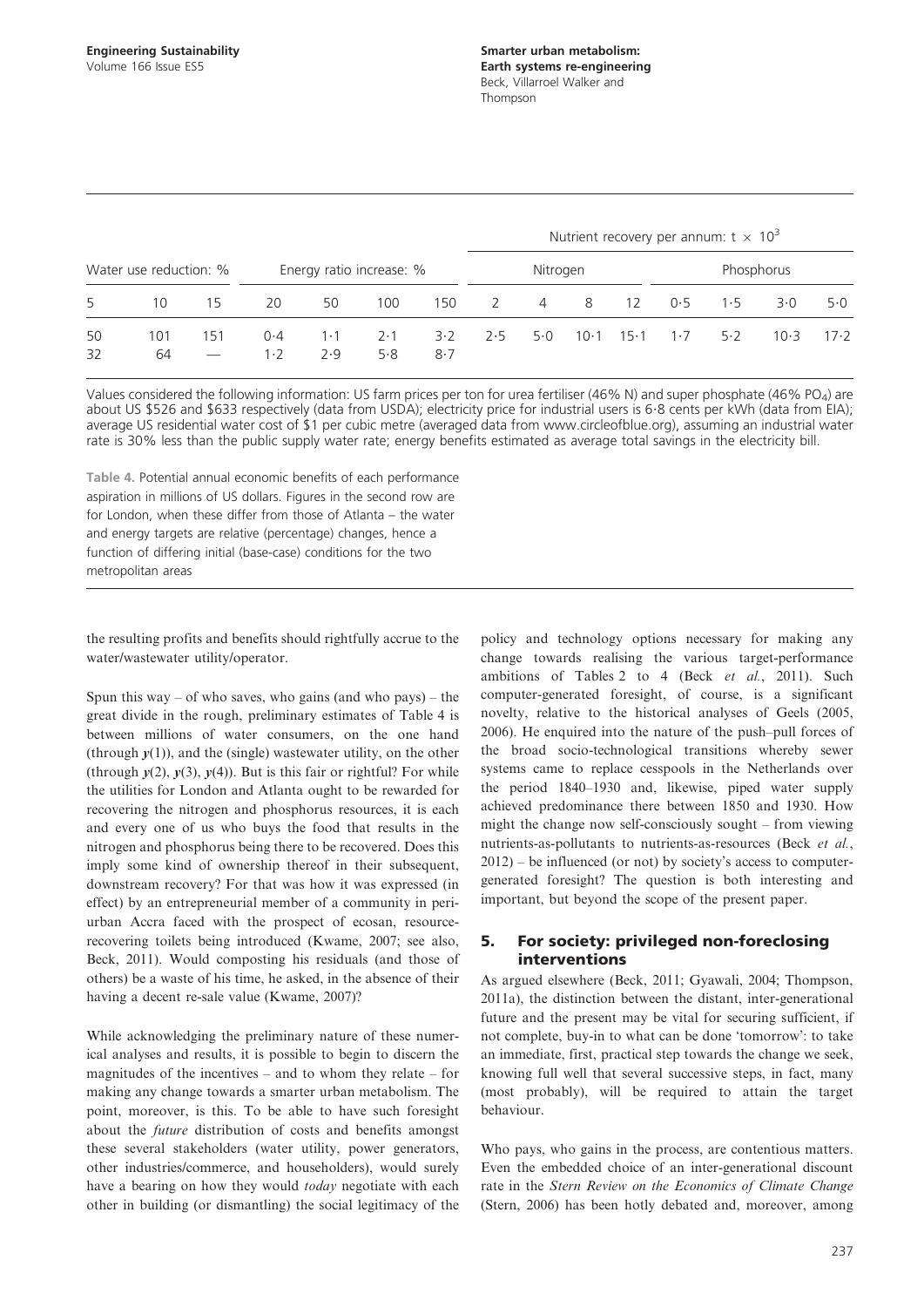economists of broadly just one of the several (opposing) schools of economic thought (Godard, 2008; see also Beck, 2011). Sustainability is itself an essentially contested concept (Thompson, 2011b). These are vexed enough issues, yet they surely do not exhaust the repertoire of grounds for dispute and disagreement.

Indeed, 'they will never agree', said the nineteenth century wit, the Reverend Sidney Smith, when he saw two women shouting at each other from houses on opposite sides of an Edinburgh street, 'they are arguing from different premises'. Theorists of plural rationality (e.g. Adams, 1995; Douglas and Wildavsky, 1982), not to mention theorists of decision making under contradictory certainties (Thompson, 1985), like to use this story as a way of getting to grips with the 'messiness' that characterises so many policy debates, as doubtless will be the case here in migrating towards smarter forms of urban metabolism. The different premises in these debates concern human and physical nature. People view the man–environment relationship in profoundly differing ways (Thompson, 2002). The theory maps these mutually opposing perspectives in terms of four forms of social solidarity: four ways of organising, each of which is, at the same time, a way of disorganising the other three (Thompson, 2008; Thompson et al., 1990).

There is neither space nor need to elaborate further upon the theory and its relevance for developing forms of governance for enabling (or disabling) the kinds of technological and policy innovations that might be entailed in attaining a smarter urban metabolism. The authors' arguments are set out in full in Beck et al. (2011) and Beck (2011) (see also Beck et al., 2012). Suffice it to say, the four social solidarities can be labelled as those of the individualists  $(I)$ , the hierarchists  $(H)$ , the egalitarians  $(E)$  and the fatalists  $(F)$ , among which, I and H should be easily recognisable as roughly the solidarities of those who believe respectively in the supremacy of markets and regulations. The authors fully expect each to come to the table of the debate more than ready to express their aspirations (greatest hopes; worst fears) for the distant, inter-generational future of their cherished city system, namely, respectively their target outcomes, or  $v(H)$ ,  $v(I)$ , and  $v(E)$  (or plural behaviours,  $B_i$ , for  $i = 1, 2, 3$ ). In theory, there is just this threesome, since the fatalist solidarity, by definition, is supposed to be not sufficiently motivated to come to the table of the debate in the first place. The authors further acknowledge that  $v(H)$ ,  $v(I)$ and  $y(E)$  will inherently be subject to gross uncertainty. In practice, it is noted that it is not at all straightforward either to elicit such stakeholder aspirations (Fath and Beck, 2005) or to translate them into the numbers required by a computer model (Osidele and Beck, 2003).

In addition, the possibility is allowed of  $H$ ,  $I$  and  $E$  holding to their own respective convictions about the physical and economic knowledge bases undergirding the relationships encoded within the MFA model  $(M)$  of the MSA, as did van Asselt and Rotmans (1996) in their earlier, related work on uncertainty, climate science and the formation of policy for combating climate change. In other words, there can be an  $\alpha(H)$ ,  $\alpha(I)$  and  $\alpha(E)$  determining how the plural  $y(H)$ ,  $y(I)$  and  $y(E)$  might be attained. In general, this allows for exploration of the reachability of one solidarity's aspirations, say  $y(I)$ , given the presumption of another's convictions, their science, their economics and their technology preferences all being granted (perfect) validity instead, as in  $\alpha(E)$ , for instance (see van Asselt and Rotmans, 1996).

Bringing together the two products of the inverse analysis – the reachability assessments (and their plausibilities) and the  $\alpha_{\text{kev}}$  – it may be of very special and deep interest to the negotiating parties to apprehend whether there are any elements within  $\alpha_{\text{key}}$  that appear to be key in *not foreclosing* on the reachability of any of their own plural futures  $\{v(H), v(I), v(E)\}\$ . Thus, while one solidarity, say the egalitarians  $(E)$ , might be obdurately opposed to a policy pandering to the aspirations of the hierarchists  $(H)$ , to embark immediately (tomorrow) on a path to attaining the distant, inter-generational  $v(H)$ , this snubbed  $(E)$  solidarity is not yet obliged to abandon what it cherishes for that long-term future. For this would be what lies at the core of their convictions about the way the world is: the abiding and reasonable prospect of some day attaining  $y(E)$ instead.

Looking back to Tables 2 and 3, therefore, something now of very special significance can be identified: UST (feature F3 from Table 1) is the single innovation consistently of critical significance across all the savings/recovery targets: for saving water, increasing the energy production/consumption ratio, and recovering nitrogen and phosphorus nutrients. But there, in Section 4, the computational analysis of MSA was addressed to the task of identifying what features of the model are found to be key to the reachability of multiple, expert-advocated resource-recovery targets (written by the authors), that is, the 'abstract' future behaviours  $\{v(1), v(2), v(3), v(4)\}$ . Here, suppose that a similar result were to be obtained for an MSA directed at the community-authored (and passionately held) aspirations for their plural futures  $\{y(H), y(I), y(E)\}\$ . Put this way around, in other words, in a much less detached, much more socially constructed context, UST would extend the promise of not foreclosing upon any of the (imagined) community–societal aspirations for the future. It would be the one feature all solidarities – upholders of each of the plural moral positions on the man–environment relationship – might have a strong interest in adopting in order to change the material flows coursing around and through the metabolisms of both London and Atlanta; and it happens to be a technological innovation. In fact, it is a very small, highly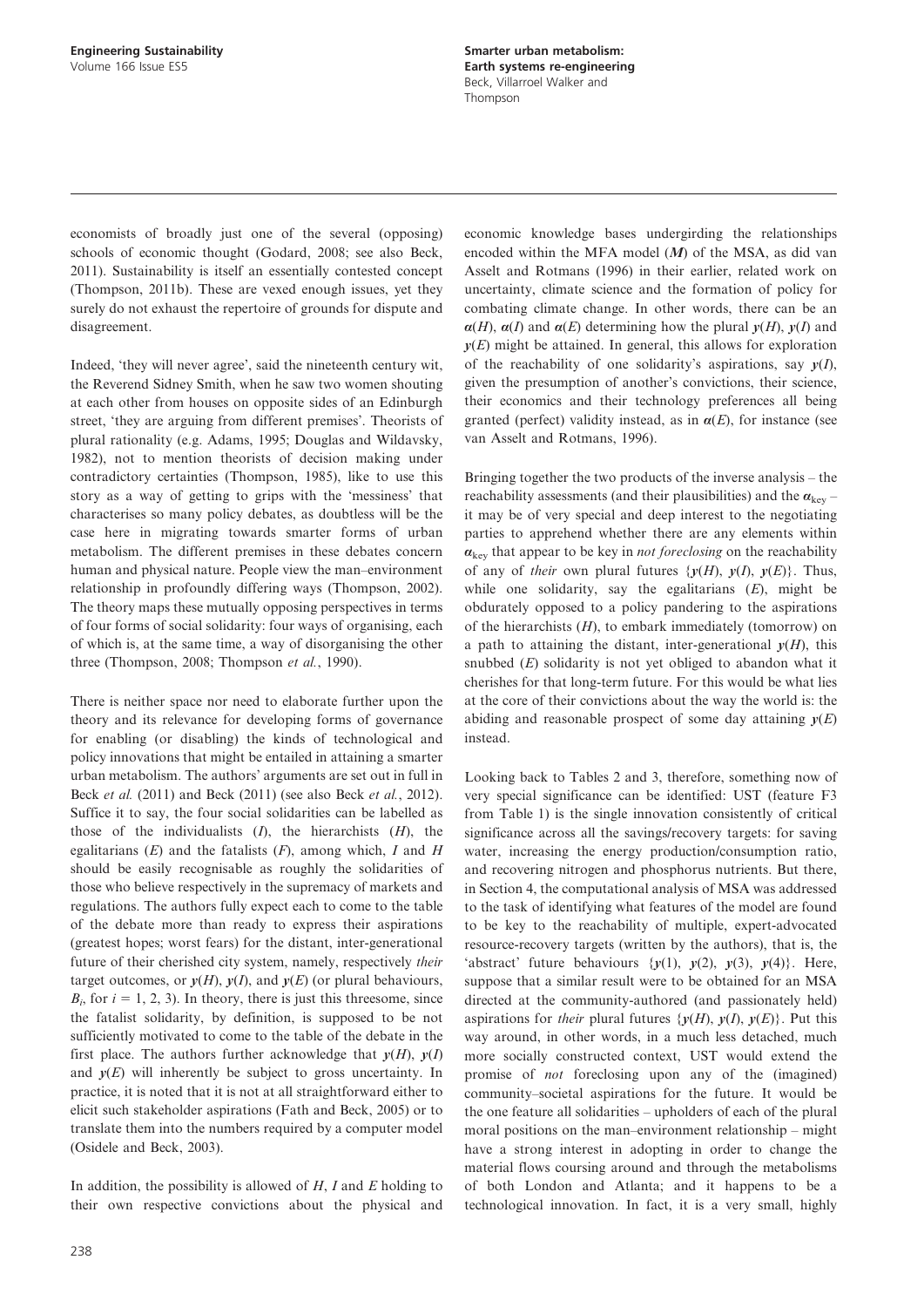local and personal innovation, with yet literally global ramifications for material fluxes, quite in line with the scope of earth systems engineering. It might be called a 'privileged, non-foreclosing' candidate innovation. A start could be made in implementing it today, while justifiably noting, with due social legitimacy, that it is capable, in principle, of yet realising any one of society's plural, multiple aspirations generations hence.

The change to using USTs, it is observed, could also be just what might be needed to save both water and money (albeit modestly) within individual households and to yield the beneficial gains in energy, nitrogen and phosphorus recovery, so that – just as advocated – nutrients would by then be viewed as resources, not pollutants. Would introduction of the UST be perceived, therefore, as a 'win–win' financial opportunity, at least for both householders and the water/wastewater utility, or (better still) as a win–win–win (or not-lose–not-lose–not-lose) proposition for the contending ways in which members of the I, H and E solidarities view the man–environment relationship?

## 6. Conclusions

If engineering sustainability is understood as a school of thought and body of methods leading to engineering or technological innovations that are environmentally benign, economically feasible and socially legitimate, this might almost be too good to be true. That notwithstanding, a computational approach – MSA – has been introduced herein which is capable of revealing such possibilities and acting as one strand of support in systems of city governance as cities seek to reconfigure their material–energy metabolisms in smarter, climate-repairing ways (see also Fink, 2012). In particular, it has been argued that costs might not be the only monetary facet of those components of infrastructure, such as the management of wastewater, that are traditionally conceived of as sectors where policy is driven by pollution control alone. There are profits to be had from resource recovery. Drawing upon the ideas of adaptive community learning (set out fully elsewhere; Beck (2011) and Beck et al. (2002)), it has also been conjectured that some specific technologies and forms of reengineering might be privileged, non-foreclosing interventions, hence likely to attract greater (as opposed to less) social legitimacy. In other words, these interventions might have a greater likelihood of being implemented 'today', as a first step towards the more distant inter-generational aspiration of cities with smarter metabolisms.

Inevitably, any such analysis has its limitations. In respect of elevating the environmental benignity of the city's metabolism, the present paper has considered candidate technological innovations in the water sector alone, when clearly there are innovations across multiple sectors that are worthy of assessment through the proposed MSA. In addition, understanding

much better the capital works costs of infrastructure reconfigurations, in particular those of the water sector, will be needed before arguments regarding economic feasibility can be fully addressed. Last, when it comes to matters of social legitimacy, it is not conjecturing around the results from computational foresight that may be key, but what structures of governance (albeit with high deliberative quality) can be realised in practice (Beck et al., 2011; Gyawali, 2004; NWCF, 2009).

#### REFERENCES

- Adams J (1995) Risk. University College Press, London, UK. Allenby B (2000) Earth systems engineering: the world as
- human artifact. *The Bridge* **30(1)**: 5–13.
- Allenby B (2012) An earth systems engineering critique of geoengineering. In Earth Systems Engineering 2012: A Technical Symposium on Systems Engineering for Sustainable Adaptation to Global Change (Dawson RJ, Walsh CL and Kilsby CG (eds)). Centre for Earth Systems Engineering Research, Newcastle University, UK, pp. 1–10.
- Angelakis AN, Mays LW, De Feo G et al. (2012) Water and wastewater in ancient civilizations. In Global Trends and Challenges in Water Science, Research and Management. IWA Publishing, London, UK, pp. 90–94.
- Antikainen R (2007) Substance Flow Analysis in Finland Four Case Studies on N and P Flows. Finnish Environment Institute, Helsinki, Finland, Monographs of the Boreal Environment Research, vol. 27.
- Auguste L (2012) Blue is the New Green, see www.growingblue. com (accessed 12/10/2012).
- Beck MB (ed.) (2002) Environmental Foresight and Models: A Manifesto. Elsevier, Oxford, UK.
- Beck MB (2005) Environmental foresight and structural change. Environmental Modelling and Software 20(6): 651–670.
- Beck MB (2011) Cities as Forces for Good in the Environment: Sustainability in the Water Sector. Warnell School of Forestry and Natural Resources, University of Georgia, Athens, Georgia, ISBN 978-1-61584-248-4, see http:// cfgnet.org/archives/587.
- Beck MB and Villarroel Walker R (2011) Global water crisis: a joined-up view from the city. Surveys and Perspectives Integrating Environment and Society 4.1, online since 27/12/ 2011, see http://sapiens.revues.org/1187.
- Beck MB, Fath BD, Parker AK et al. (2002) Developing a concept of adaptive community learning: case study of a rapidly urbanizing watershed. Integrated Assessment 3(4): 299–307.
- Beck MB, Jiang F, Shi F et al.  $(2010)$  Re-engineering cities as forces for good in the environment. Proceedings of the Institution of Civil Engineers – Engineering Sustainability 163(1): 31–46.
- Beck MB, Thompson M, Ney S, Gyawali D and Jeffrey P (2011) On governance for re-engineering city infrastructure.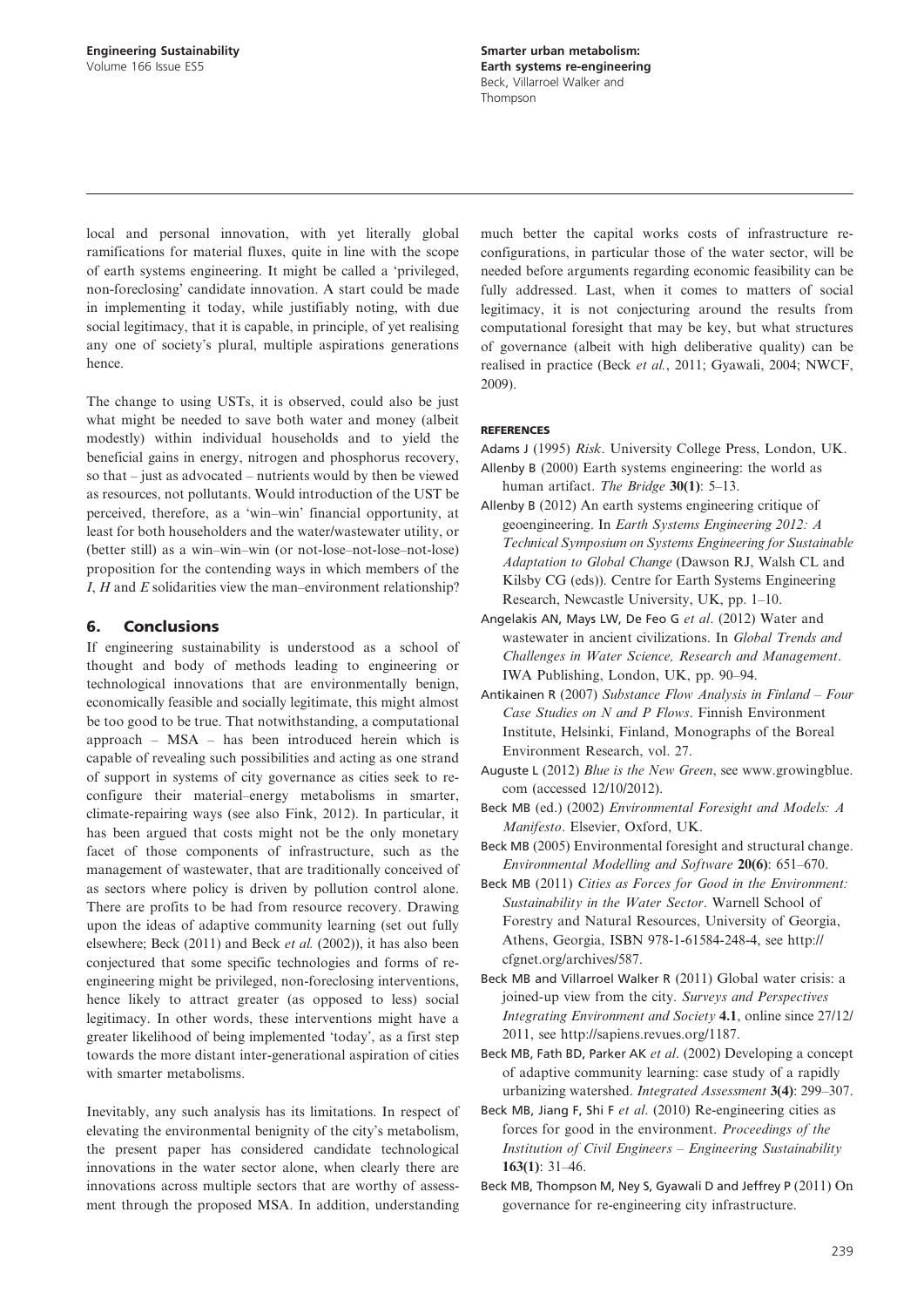Proceedings of the Institution of Civil Engineers – Engineering Sustainability 164(2): 129–142.

- Beck MB, Villarroel Walker R and Thompson M (2012) Changing the metabolism of coupled human-built–natural systems. In Earth Systems Engineering 2012: A Technical Symposium on Systems Engineering for Sustainable Adaptation to Global Change (Dawson RJ, Walsh CL and Kilsby CG (eds)). Centre for Earth Systems Engineering Research, Newcastle University, UK, pp. 11–32.
- Brown LR (2011) The new geopolitics of food. Foreign Policy, May/June, see www.foreignpolicy.com/articles/2011/04/25/ the\_new\_geopolitics\_of\_food (accessed 31/10/2012).
- Cordell D (2013) Peak phosphorus and the role of P recovery in achieving food security. In Source Separation and Decentralization for Wastewater Management (Larsen TA, Udert KM and Lienert J (eds)). IWA Publishing, London, UK, pp. 29–44.
- Crutzen PJ, Beck MB and Thompson M (2007) Cities. Blue Ribbon Panel on Grand Challenges for Engineering, US National Academy of Engineering, essay, see http://www. engineeringchallenges.org/cms/7125/8602.aspx (accessed 31/ 10/2012); see also Options, winter issue, International Institute for Applied Systems Analysis, Laxenburg, Austria, p. 8.
- Douglas M and Wildavsky A (1982) Risk and Culture: An Essay on the Selection of Technical and Environmental Dangers. University of California Press, Berkeley, California, USA.
- Elkington J (1998) Cannibals With Forks: The Triple Bottom Line of 21st Century Business. New Society, Stony Creek, Connecticut, USA.
- Elser J and Bennett E (2011) Phosphorus cycle: a broken biogeochemical cycle. Nature 478(7367): 29–31 (6 October 2011).
- Erisman JW and Larsen TA (2013) Nitrogen economy of the 21st century. In Source Separation and Decentralization for Wastewater Management (Larsen TA, Udert KM and Lienert J (eds)). IWA Publishing, London, UK, pp. 45–58.
- Erisman JW, Sutton MA, Galloway J, Klimont Z and Winiwarter W (2008) How a century of ammonia synthesis changed the world. Nature Geoscience 1(10): 636–639.
- Fath BD and Beck MB (2005) Elucidating public perceptions of environmental behavior: a case study of Lake Lanier. Environmental Modelling and Software 20(4): 485–498.
- Fink JH (2012) Cities as geoengineering building blocks. In Earth Systems Engineering 2012: A Technical Symposium on Systems Engineering for Sustainable Adaptation to Global Change (Dawson RJ, Walsh CL and Kilsby CG (eds)). Centre for Earth Systems Engineering Research, Newcastle University, UK, pp. 59–64.
- Frenkel V and Lee CK (2011) Membranes head towards a low energy, high output future. In IWA Yearbook 2011. IWA Publishing, London, UK, pp. 52–54.

Furness DT, Hoggett LA and Judd SJ (2000) Thermochemical

treatment of sewage sludge. Water and Environment Journal 14(1): 57–65.

- Geels F (2005) Co-evolution of technology and society: The transition in water supply and personal hygiene in the Netherlands (1850–1930) – A case study in multi-level perspective. Technology in Society 27(3): 363–397.
- Geels F (2006) The hygienic transition from cesspools to sewer systems (1840–1930): The dynamics of regime transformation. Research Policy 35(7): 1069–1082.
- Glaeser E (2011) Triumph of the City. How Our Greatest Invention Makes Us Smarter, Greener, Healthier, and Happier. Penguin, New York, NY, USA.
- Godard O (2008) The Stern Review on the Economics of Climate Change: contents, insights and assessment of the critical debate. Surveys and Perspectives Integrating Environment and Society 1(1): 17–36, http://sapiens.revues.org/240.
- Grote U, Craswell E and Vlek PLG (2005) Nutrient flows in international trade: ecology and policy issues. Environmental Science and Policy 8(5): 439–451.
- Gyawali D (2004) Water, sanitation and human settlements: crisis, opportunity or management? Water Nepal 11(2): 7–20.
- Hall JW, Henriques JJ, Hickford AJ and Nicholls RJ (eds) (2012) A Fast Track Analysis of Strategies for Infrastructure Provision in Great Britain: Executive Summary. Environmental Change Institute, University of Oxford, UK, ISBN 1 874370 47 8.
- Hoff H (2011) Understanding the Nexus. Background paper for the Water, Energy and Food Security Nexus conference, Bonn, Germany. Stockholm Environment Institute, Stockholm, Sweden.
- Hornberger GM and Spear RC (1981) An approach to the preliminary analysis of environmental systems. Journal of Environmental Management 12(1): 7–18.
- Hu Z (2004) Modeling Urban Growth in the Atlanta, Georgia, Metropolitan Area Using Remote Sensing and GIS. PhD thesis, University of Georgia, Athens, Georgia, USA.
- Jackson JBC, Kirby MX, Berger WH et al. (2001) Historical overfishing and the recent collapse of coastal ecosystems. Science 293(5530): 629–638.
- Kwame DS (2007) Domestication of Excreta: a Cultural Theory Analysis of Ecosan Dry Toilet Schemes in Peri-Urban Accra, Ghana. MSc thesis, Environment and Development Studies, Norwegian University of Life Sciences, Ås, Norway.
- Lang DJ, Binder CR, Stauffacher M et al. (2006) Material and money flows as a means for industry analysis of recycling schemes: a case study of regional bio-waste management. Resources, Conservation and Recycling 49(2): 159–190.
- Larsen TA, Alder AC, Eggen RIL, Maurer M and Lienert J (2009) Source separation: will we see a paradigm shift in wastewater handling? Environmental Science and Technology 43(16): 6121–6125.

Larsen TA, Udert K and Lienert J (eds) (2013) Source Separation